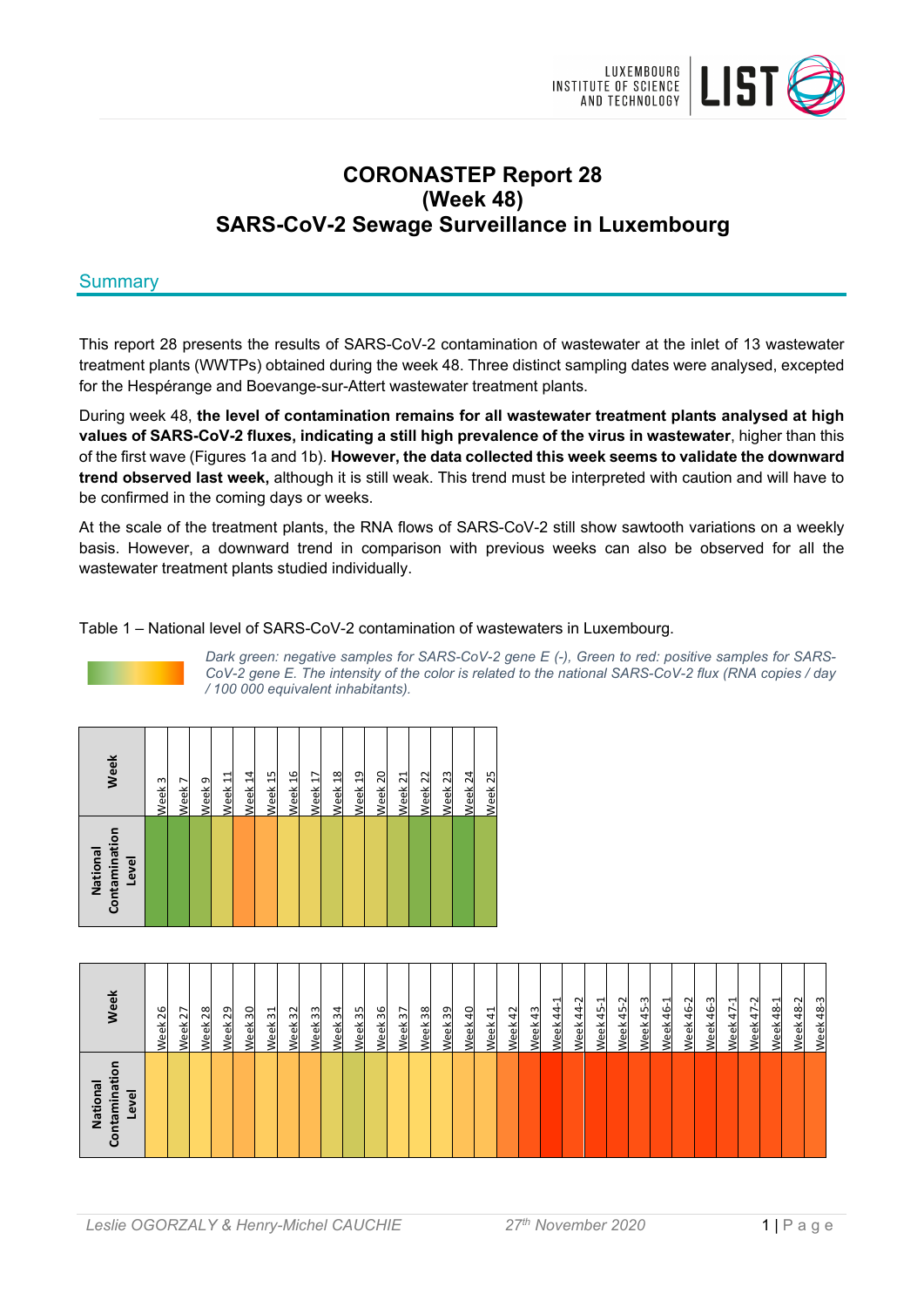

*Figure 1a – RT-qPCR quantification time-course monitoring of SARS-CoV-2 (E gene) in Luxembourgish wastewater samples from December 2019 to November 2020. Grey squares: daily-confirmed cases for Luxembourgish residents (https://data.public.lu/fr/datasets/donnees-covid19/), Blue dots: cumulative SARS-CoV-2 flux (RNA copies / day / 100 000 equivalent inhabitants).* 



*Figure 2b – Close-up of Figure 1a showing results from September 1st on.* 

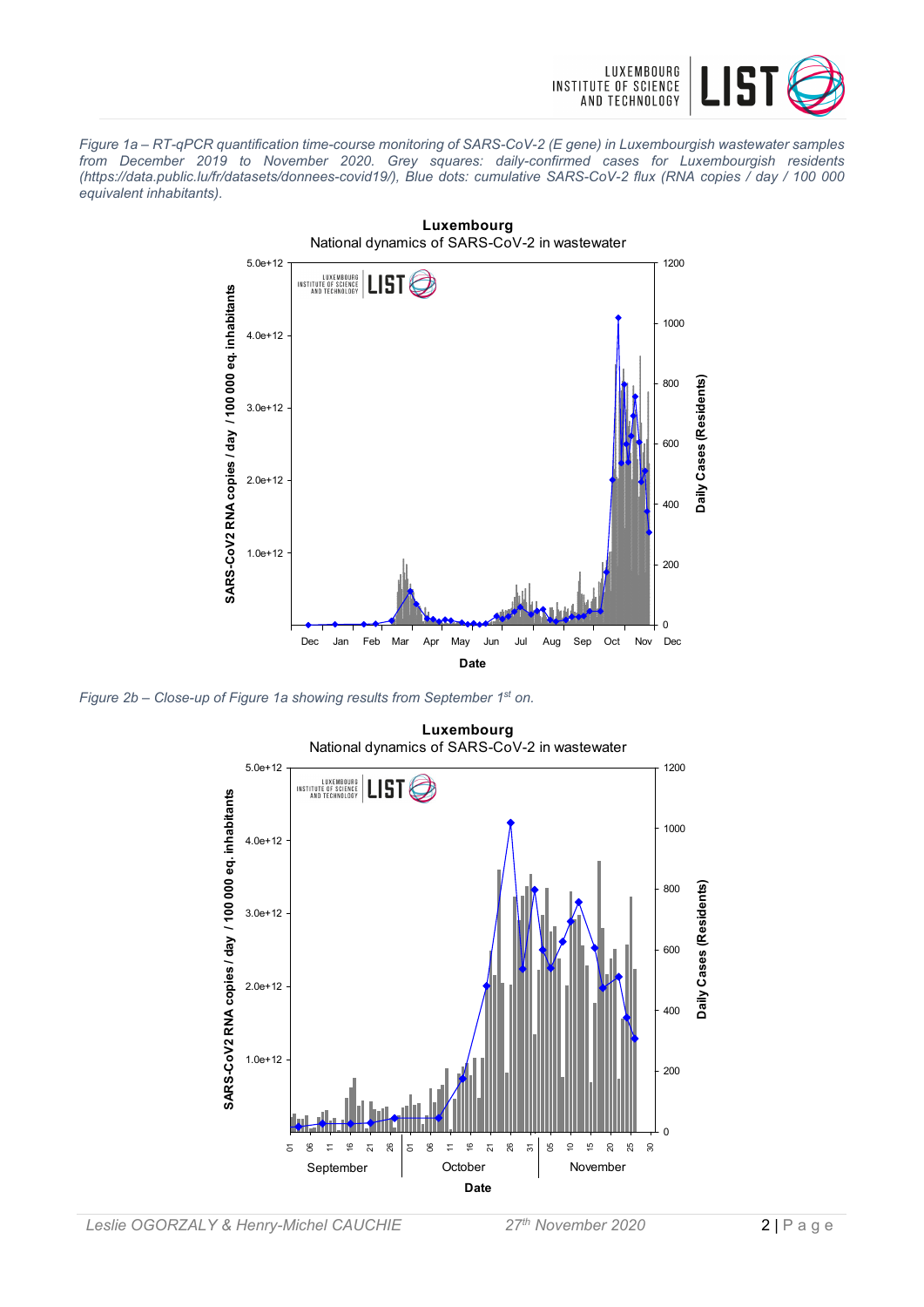

*Table 2 - Level of SARS-CoV-2 contamination of each analyzed wastewater treatment plant in Luxembourg during the second wave. BEG: Beggen, BET: Bettembourg, SCH: Schifflange, BLE: Bleesbruck, MER: Mersch, PET: Pétange, HES: Hespèrange, ECG: Echternach, UEB: Uebersyren, GRE: Grevenmacher, TRO: Troisvierges, BOE: Boevange sur Attert, WIL: Wiltz* 



*Dark green: negative samples for SARS-CoV-2 gene E (-), Green to red: positive samples for SARS-CoV-2 gene E. The intensity of the color is related to the RT-qPCR signal (Ct values) Grey boxes: no data* 

|             | 2020<br><b>Second wave</b> |           |         |                   |         |         |         |         |         |         |         |         |         |         |         |         |         |         |         |         |         |         |         |         |         |         |         |         |         |         |         |         |           |           |                  |           |           |           |           |           |           |           |           |           |           |
|-------------|----------------------------|-----------|---------|-------------------|---------|---------|---------|---------|---------|---------|---------|---------|---------|---------|---------|---------|---------|---------|---------|---------|---------|---------|---------|---------|---------|---------|---------|---------|---------|---------|---------|---------|-----------|-----------|------------------|-----------|-----------|-----------|-----------|-----------|-----------|-----------|-----------|-----------|-----------|
|             |                            |           |         | <b>First wave</b> |         |         |         |         |         |         |         |         |         |         |         |         |         |         |         |         |         |         |         |         |         |         |         |         |         |         |         |         |           |           |                  |           |           |           |           |           |           |           |           |           |           |
| <b>WWTP</b> | Week 9                     | 且<br>Week | Week 14 | Week 15           | Week 16 | Week 17 | Week 18 | Week 19 | Week 20 | Week 21 | Week 22 | Week 23 | Week 24 | Week 25 | Week 26 | Week 27 | Week 28 | Week 29 | Week 30 | Week 31 | Week 32 | Week 33 | Week 34 | Week 35 | Week 36 | Week 37 | Week 38 | Week 39 | Week 40 | Week 41 | Week 42 | Week 43 | Week 44-1 | Week 44-2 | <b>Week 45-1</b> | Week 45-2 | Week 45-3 | Week 46-1 | Week 46-2 | Week 46-3 | Week 47-1 | Week 47-2 | Week 48-1 | Week 48-2 | Week 48-3 |
| <b>BEG</b>  |                            |           |         |                   |         |         |         |         |         |         |         |         |         |         |         |         |         |         |         |         |         |         |         |         |         |         |         |         |         |         |         |         |           |           |                  |           |           |           |           |           |           |           |           |           |           |
| <b>BET</b>  |                            |           |         |                   |         |         |         |         |         |         |         |         |         |         |         |         |         |         |         |         |         |         |         |         |         |         |         |         |         |         |         |         |           |           |                  |           |           |           |           |           |           |           |           |           |           |
| <b>SCH</b>  |                            |           |         |                   |         |         |         |         |         |         |         |         |         |         |         |         |         |         |         |         |         |         |         |         |         |         |         |         |         |         |         |         |           |           |                  |           |           |           |           |           |           |           |           |           |           |
| <b>BLE</b>  |                            |           |         |                   |         |         |         |         |         |         |         |         |         |         |         |         |         |         |         |         |         |         |         |         |         |         |         |         |         |         |         |         |           |           |                  |           |           |           |           |           |           |           |           |           |           |
| <b>MER</b>  |                            |           |         |                   |         |         |         |         |         |         |         |         |         |         |         |         |         |         |         |         |         |         |         |         |         |         |         |         |         |         |         |         |           |           |                  |           |           |           |           |           |           |           |           |           |           |
| <b>PET</b>  |                            |           |         |                   |         |         |         |         |         |         |         |         |         |         |         |         |         |         |         |         |         |         |         |         |         |         |         |         |         |         |         |         |           |           |                  |           |           |           |           |           |           |           |           |           |           |
| <b>HES</b>  |                            |           |         |                   |         |         |         |         |         |         |         |         |         |         |         |         |         |         |         |         |         |         |         |         |         |         |         |         |         |         |         |         |           |           |                  |           |           |           |           |           |           |           |           |           |           |
| <b>ECH</b>  |                            |           |         |                   |         |         |         |         |         |         |         |         |         |         |         |         |         |         |         |         |         |         |         |         |         |         |         |         |         |         |         |         |           |           |                  |           |           |           |           |           |           |           |           |           |           |
| <b>UEB</b>  |                            |           |         |                   |         |         |         |         |         |         |         |         |         |         |         |         |         |         |         |         |         |         |         |         |         |         |         |         |         |         |         |         |           |           |                  |           |           |           |           |           |           |           |           |           |           |
| <b>GRE</b>  |                            |           |         |                   |         |         |         |         |         |         |         |         |         |         |         |         |         |         |         |         |         |         |         |         |         |         |         |         |         |         |         |         |           |           |                  |           |           |           |           |           |           |           |           |           |           |
| <b>TRO</b>  |                            |           |         |                   |         |         |         |         |         |         |         |         |         |         |         |         |         |         |         |         |         |         |         |         |         |         |         |         |         |         |         |         |           |           |                  |           |           |           |           |           |           |           |           |           |           |
| <b>BOE</b>  |                            |           |         |                   |         |         |         |         |         |         |         |         |         |         |         |         |         |         |         |         |         |         |         |         |         |         |         |         |         |         |         |         |           |           |                  |           |           |           |           |           |           |           |           |           |           |
| <b>WIL</b>  |                            |           |         |                   |         |         |         |         |         |         |         |         |         |         |         |         |         |         |         |         |         |         |         |         |         |         |         |         |         |         |         |         |           |           |                  |           |           |           |           |           |           |           |           |           |           |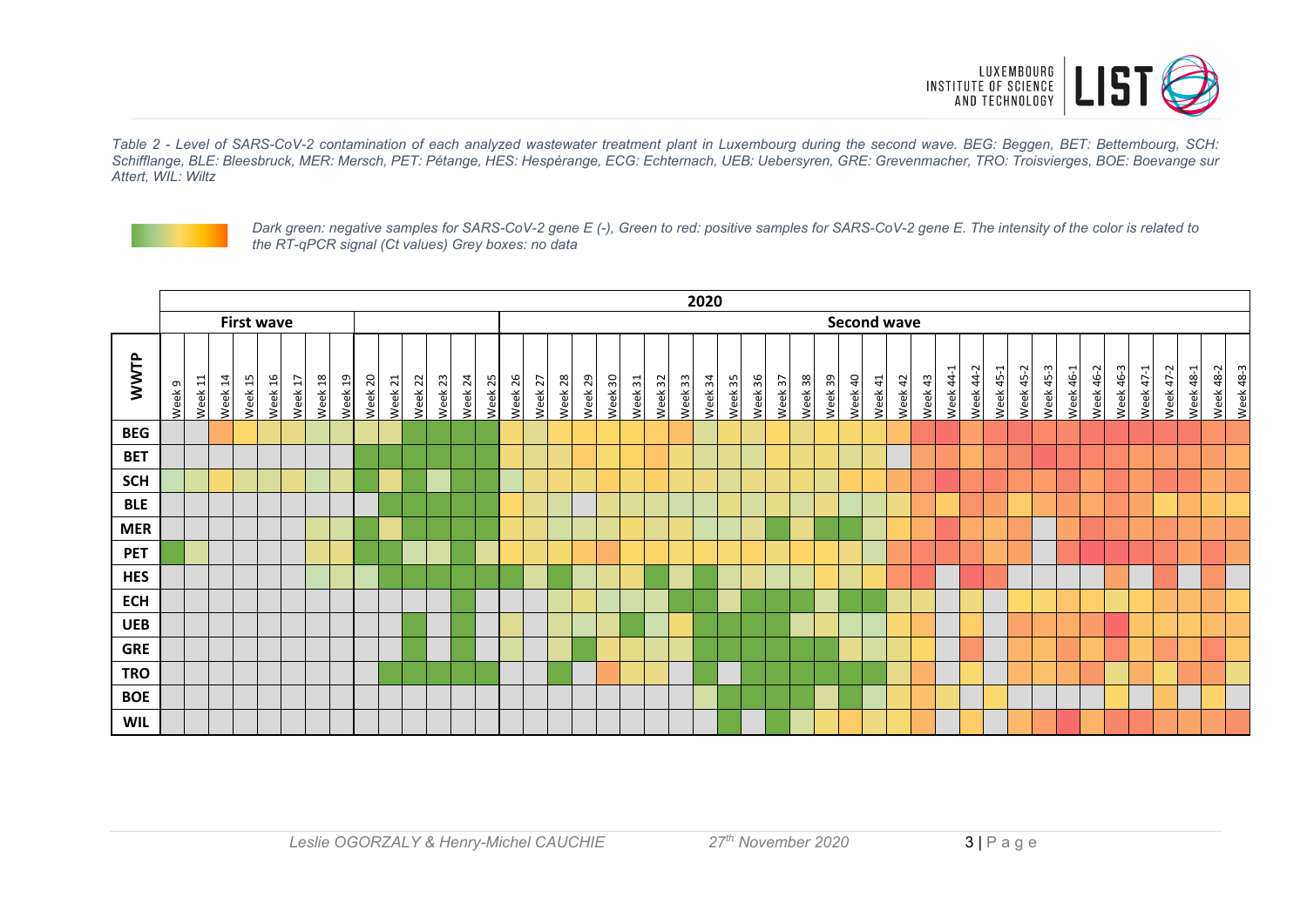









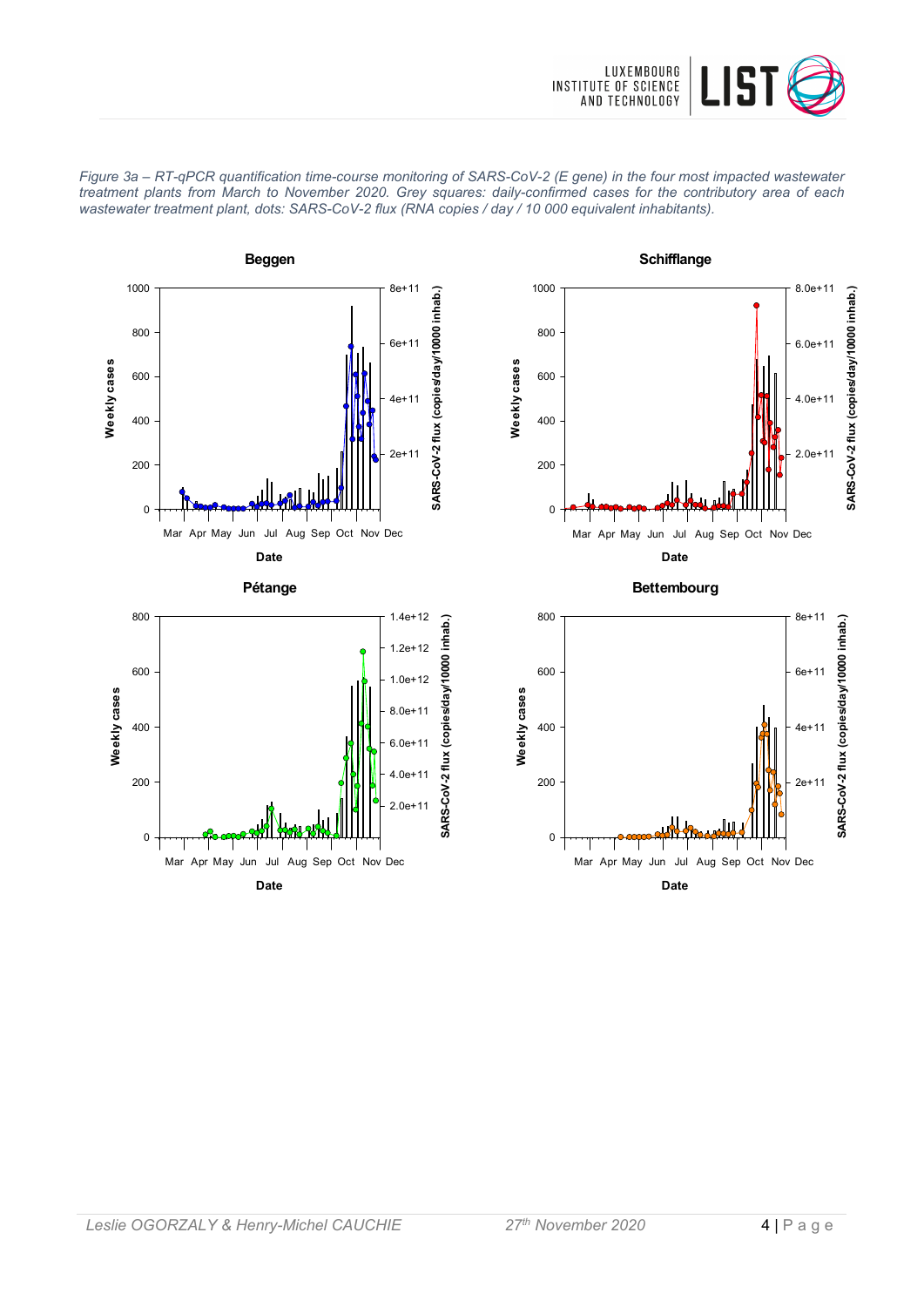









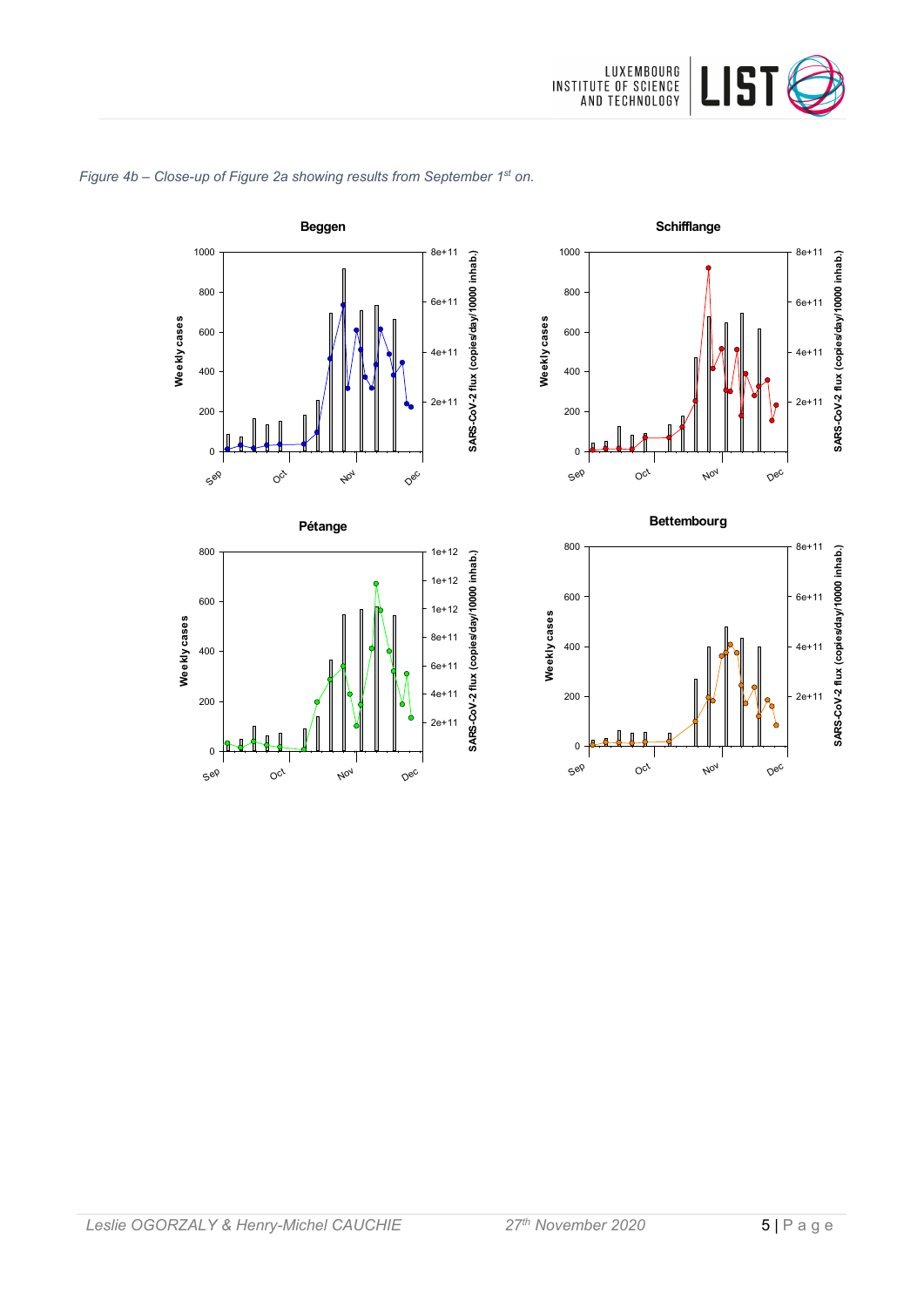





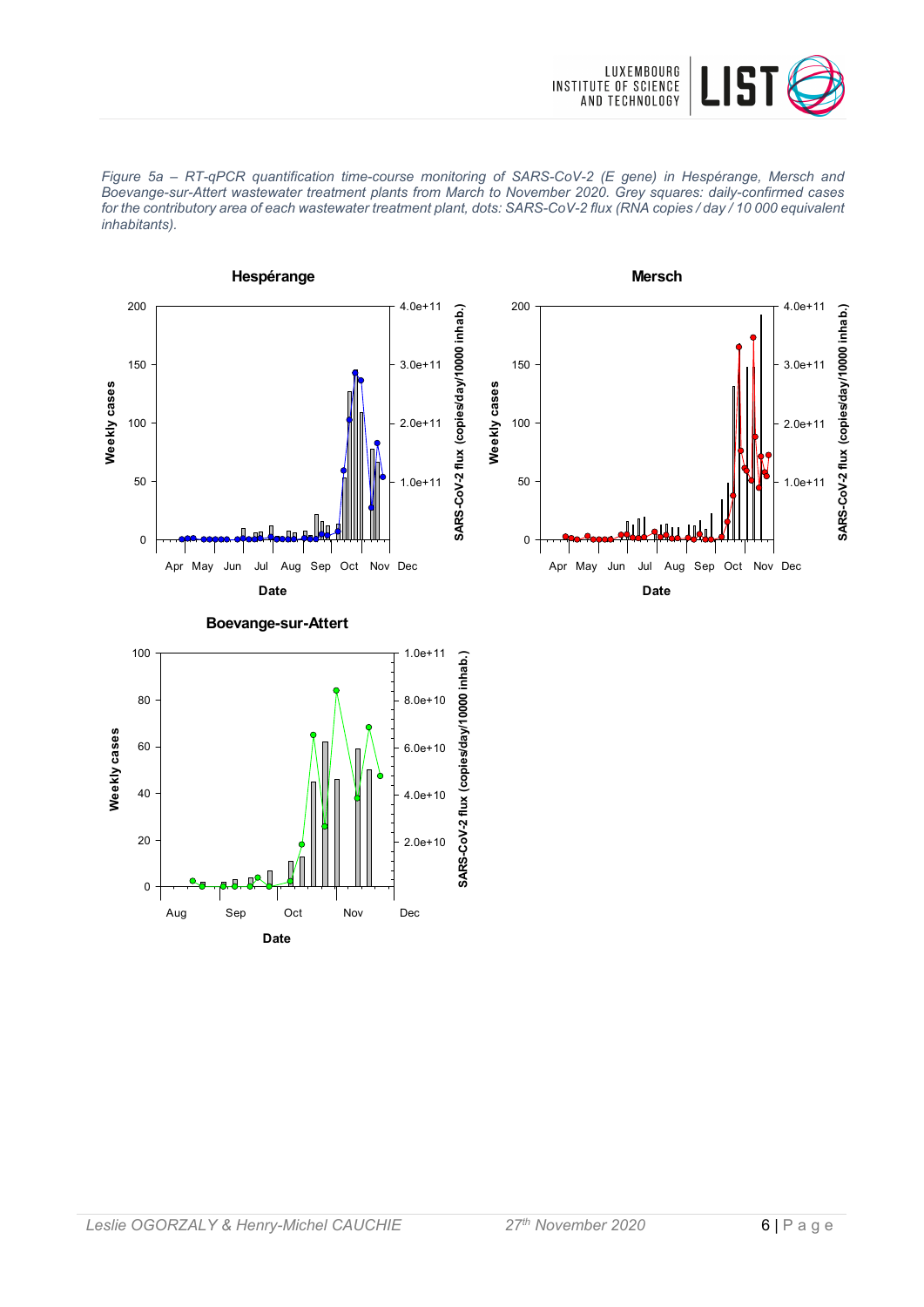

**SARS-CoV-2 flux (copies/day/10000 inhab.)**

SARS-CoV-2 flux (copies/day/10000 inhab.)

1.0e+11

2.0e+11

3.0e+11

4.0e+11

## *Figure 3b – Close-up of Figure 3a showing results from September 1st on.*



**Date**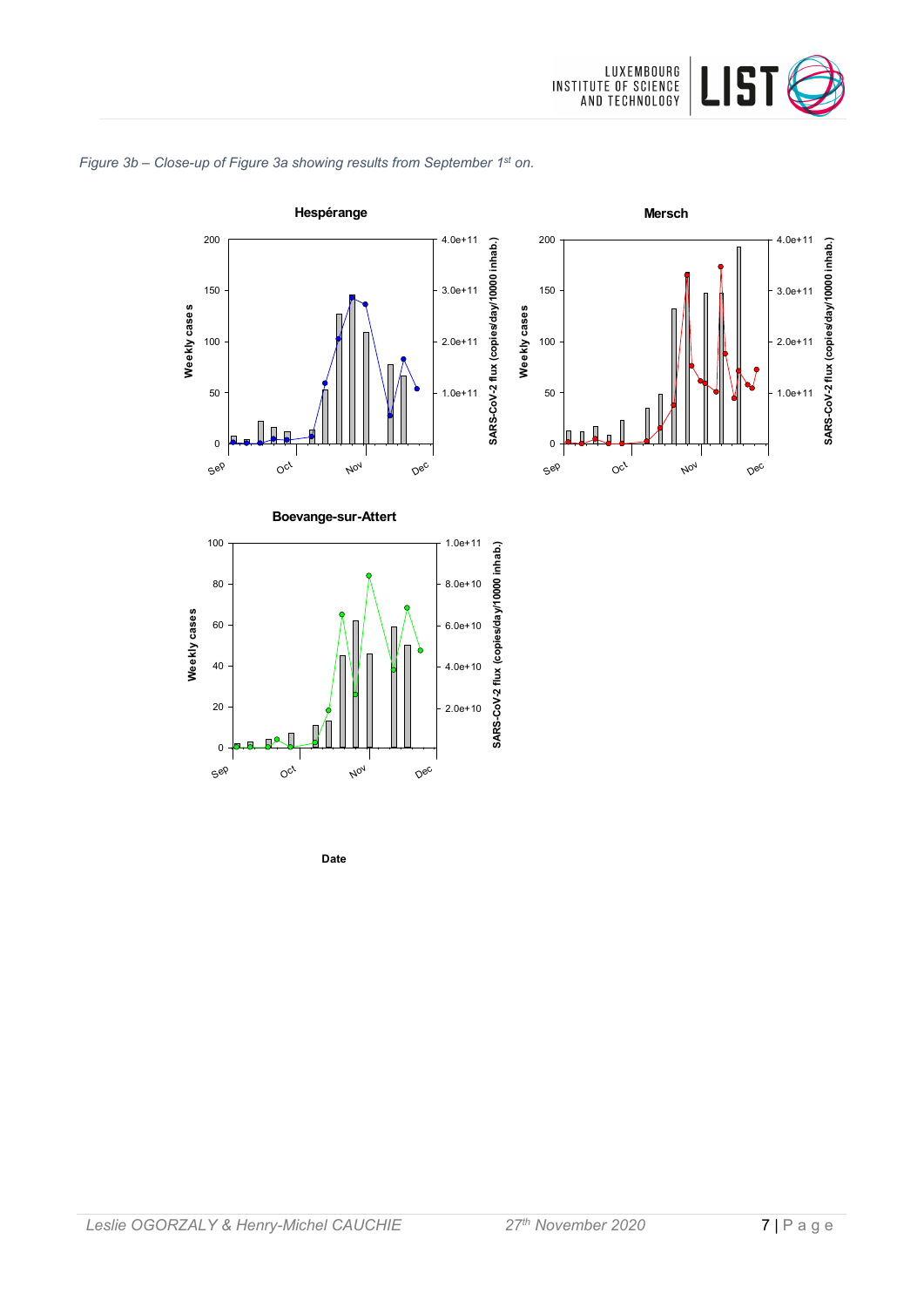

*Figure 6a – RT-qPCR quantification time-course monitoring of SARS-CoV-2 (E gene) in SIDEST wastewater treatment plants from March to November 2020. Grey squares: daily-confirmed cases for the contributory area of each wastewater treatment plant, dots: SARS-CoV-2 flux (RNA copies / day / 10 000 equivalent inhabitants).*





**Date** May Jun Jul Aug Sep Oct Nov Dec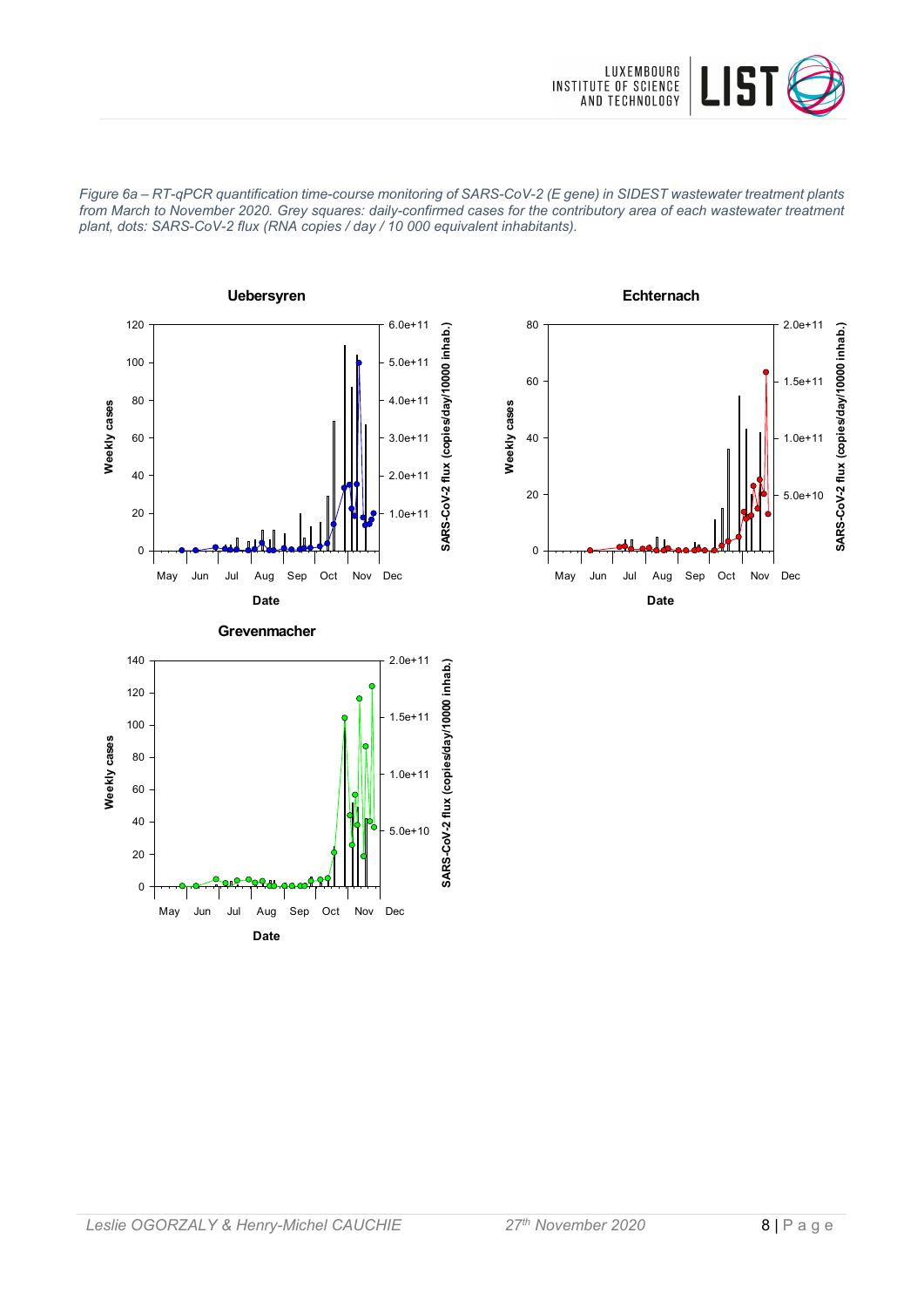

#### *Figure 4b – Close-up of Figure 4a showing results from September 1st on.*





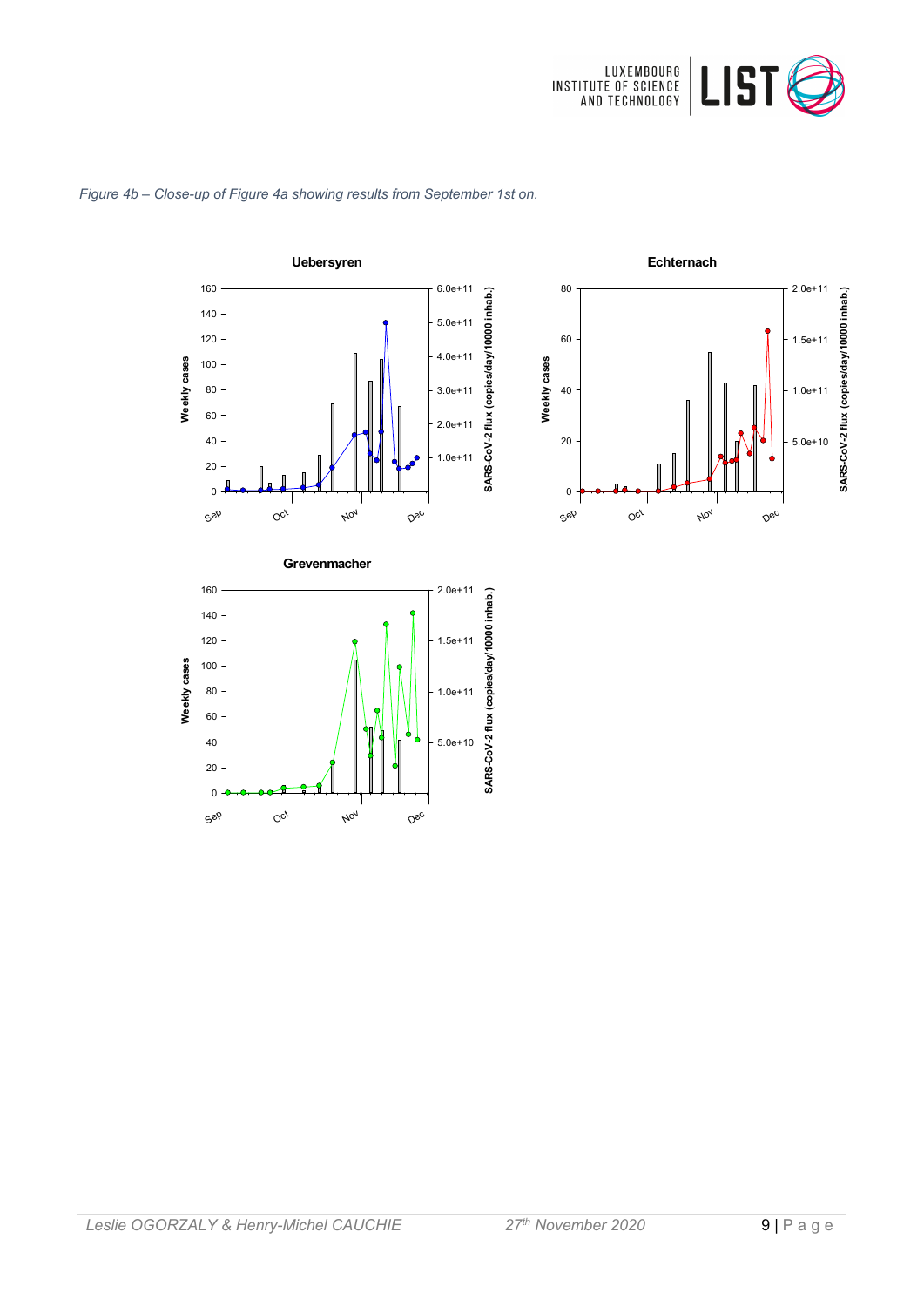





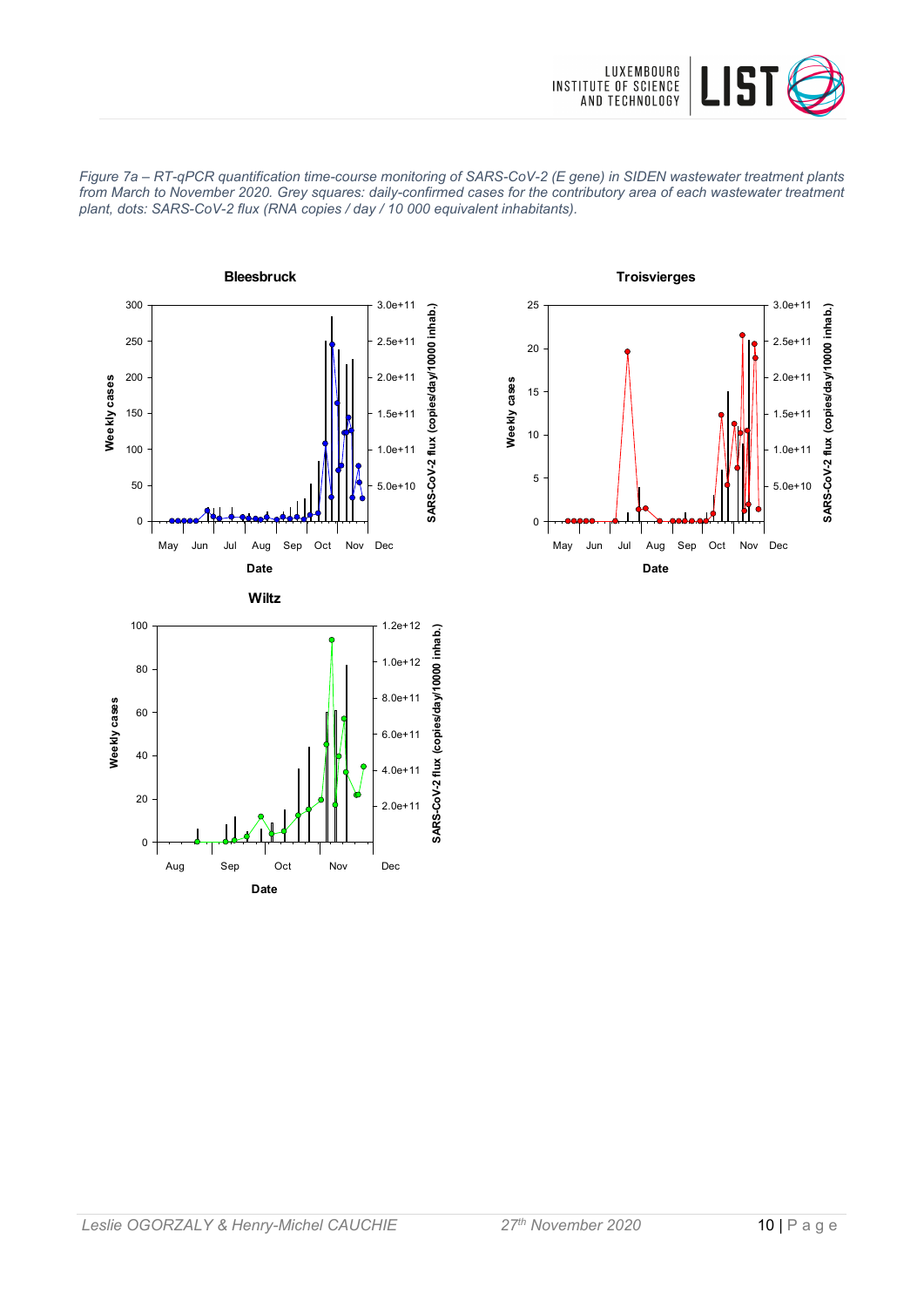







Sep

 $O^{c^t}$ 

Nov

Dec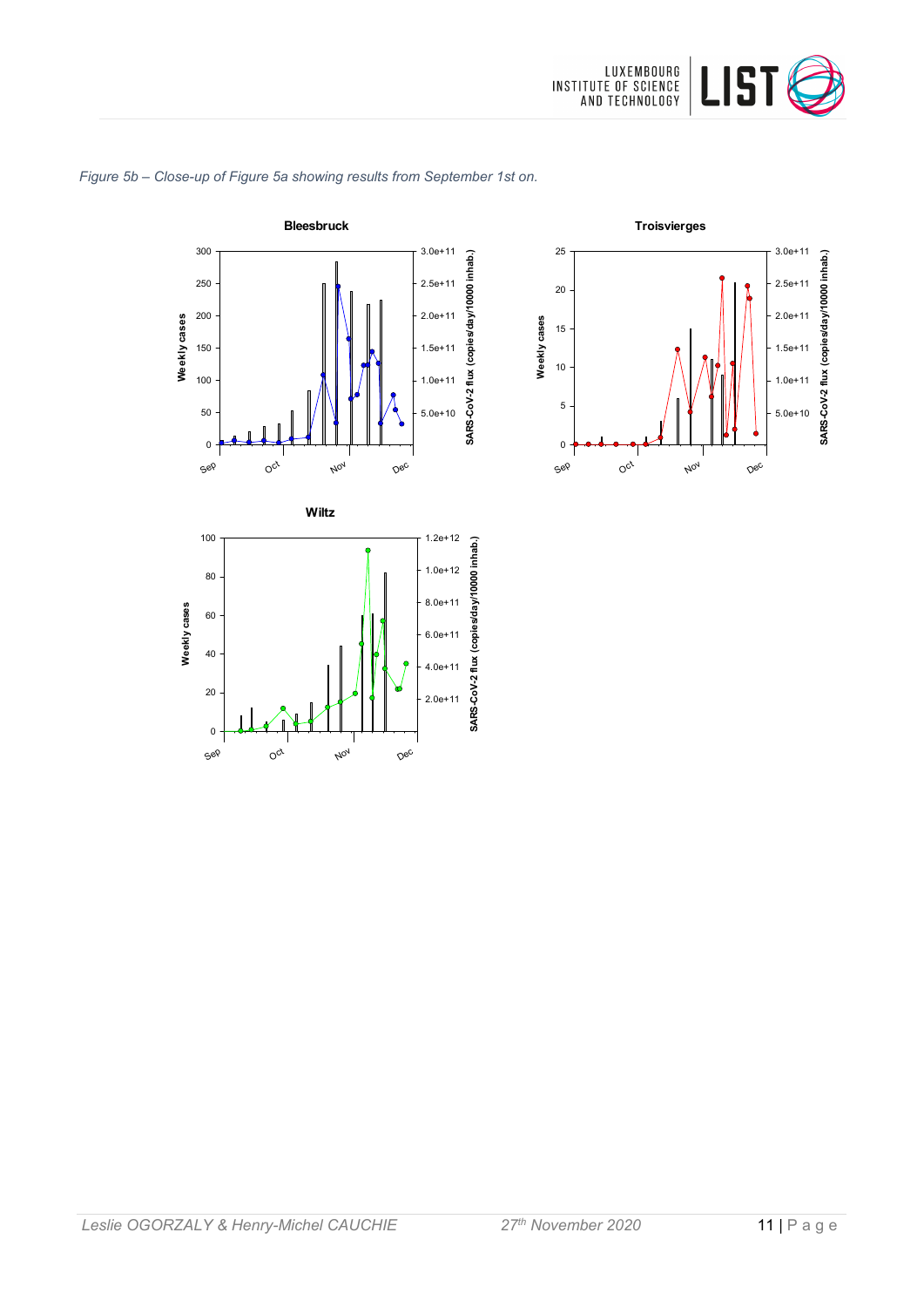

#### *Table 3- Timing of sewage sampling since the beginning of the CORONASTEP study*

|                     |                                        |                          |            |                       | 2019           |                  |                |                        |                         |                             |                             |                             |                       |                         |                        |                        |                        |                         |            |                     |            |                |            |                |            | 2020       |                                           |                       |            |                |                       |            |              |                                        |            |            |                        |                                       |            |                       |                       |                |                         |                    |                       |               |
|---------------------|----------------------------------------|--------------------------|------------|-----------------------|----------------|------------------|----------------|------------------------|-------------------------|-----------------------------|-----------------------------|-----------------------------|-----------------------|-------------------------|------------------------|------------------------|------------------------|-------------------------|------------|---------------------|------------|----------------|------------|----------------|------------|------------|-------------------------------------------|-----------------------|------------|----------------|-----------------------|------------|--------------|----------------------------------------|------------|------------|------------------------|---------------------------------------|------------|-----------------------|-----------------------|----------------|-------------------------|--------------------|-----------------------|---------------|
| <b>WWTP</b>         | capacity<br>inhabitants)<br>Max<br>္လွ | Inhabitants<br>connected | 41<br>Week | $\frac{4}{3}$<br>Week | 46<br>Week     | ⊣<br>LO.<br>Week | m<br>Week      | $\overline{ }$<br>Week | ാ<br>Week               | ↽<br>$\overline{ }$<br>Week | 4<br>$\overline{ }$<br>Week | m<br>$\overline{ }$<br>Week | $\frac{9}{2}$<br>Week | $\overline{17}$<br>Week | $\frac{8}{18}$<br>Week | $\overline{5}$<br>Week | $\overline{c}$<br>Week | $\overline{21}$<br>Week | 22<br>Week | w<br>$\sim$<br>Week | 24<br>Week | 25<br>Week     | 26<br>Week | 27<br>Week     | 28<br>Week | 29<br>Week | $\overline{\mathbf{5}}$<br>Week           | $\frac{1}{3}$<br>Week | 32<br>Week | ო<br>m<br>Week | $\frac{4}{3}$<br>Week | 35<br>Week | 36<br>Week   | $\overline{ }$<br>$\mathsf{m}$<br>Week | 38<br>Week | 39<br>Week | $\overline{a}$<br>Week | $\overline{\phantom{0}}$<br>4<br>Week | 42<br>Week | $\frac{4}{3}$<br>Week | $\frac{4}{4}$<br>Week | 45<br>Week     | 46<br>Week              | $\ddot{4}$<br>Week | 48<br>Week<br>Total s | samples       |
| Beggen              | 210000                                 | 139731                   |            |                       |                |                  |                |                        |                         |                             | 1                           | $\mathbf{1}$                | $\mathbf{1}$          |                         | $\mathbf{1}$           |                        |                        |                         |            | 1                   |            |                |            |                |            |            |                                           |                       |            |                |                       |            | 1            |                                        |            |            | $\mathbf{1}$           |                                       |            |                       | $\overline{2}$        | $\overline{3}$ | $\overline{\mathbf{3}}$ |                    | 3                     | 43            |
| Bettembourg         | 95000                                  | 53606                    |            |                       |                |                  |                |                        |                         |                             |                             |                             |                       |                         |                        |                        |                        |                         |            |                     |            |                |            |                |            |            |                                           |                       |            |                |                       |            |              |                                        |            |            |                        |                                       |            |                       |                       |                | 3                       |                    | 3                     | 36            |
| Schifflange         | 90000                                  | 68143                    |            |                       |                |                  |                |                        |                         |                             |                             |                             |                       |                         | 1                      |                        |                        |                         |            |                     |            |                |            |                |            |            |                                           |                       |            |                |                       |            |              |                                        |            |            |                        |                                       |            |                       |                       | ્ર             | $\mathbf{a}$            |                    | 3                     | 51            |
| Bleesbrück          | 80000                                  | 30930                    |            |                       |                |                  |                |                        |                         |                             |                             |                             |                       |                         |                        |                        |                        |                         |            |                     |            |                |            |                |            |            |                                           |                       |            |                |                       |            | 1            |                                        |            |            |                        |                                       |            |                       |                       | $\overline{3}$ | -3                      |                    | $\overline{3}$        | 35            |
| Mersch              | 70000                                  | 30473                    |            |                       |                |                  |                |                        |                         |                             |                             |                             |                       |                         | 1                      |                        |                        |                         |            |                     |            |                |            |                |            |            |                                           |                       |            |                |                       |            | $\mathbf{1}$ |                                        |            |            |                        |                                       |            |                       |                       |                | $\overline{3}$          |                    | 3                     | 38            |
| Pétange             | 50000                                  | 59481                    |            | $\mathbf{1}$          | $\mathbf{1}$   |                  | $\mathbf{1}$   |                        |                         |                             |                             |                             |                       |                         | $\mathbf{1}$           |                        |                        |                         |            |                     |            |                |            |                |            |            |                                           |                       |            |                |                       |            | 1            |                                        |            |            |                        |                                       |            |                       | $\overline{2}$        |                | $\overline{3}$          |                    | 3                     | 46            |
| Hesperange          | 36000                                  | 15479                    |            |                       |                |                  |                |                        |                         |                             |                             |                             |                       |                         | $\mathbf{1}$           |                        |                        |                         |            |                     |            |                |            |                |            |            |                                           |                       |            |                |                       |            |              |                                        |            |            |                        |                                       |            |                       |                       |                |                         |                    |                       | 32            |
| Echternach          | 36000                                  | 7499                     |            |                       |                |                  |                |                        |                         |                             |                             |                             |                       |                         |                        |                        |                        |                         |            |                     |            |                |            |                |            |            |                                           |                       |            |                |                       |            |              |                                        |            |            |                        |                                       |            |                       |                       |                |                         |                    | 3                     | 28            |
| Uebersyren          | 35000                                  | 18600                    |            |                       |                |                  |                |                        |                         |                             |                             |                             |                       |                         |                        |                        |                        |                         |            |                     |            |                |            |                |            |            |                                           |                       |            |                |                       |            | 1            |                                        |            |            |                        |                                       |            |                       |                       |                | $\overline{3}$          |                    | 3                     | 30            |
| Grevenmacher        | 47000                                  | 9835                     |            |                       |                |                  |                |                        |                         |                             |                             |                             |                       |                         |                        |                        |                        |                         |            |                     |            |                |            |                |            |            |                                           |                       |            |                |                       |            | 1            |                                        |            |            |                        |                                       |            |                       |                       |                | $\overline{3}$          |                    | $\overline{3}$        | 30            |
| Troisvierges        | 5000                                   | 3411                     |            |                       |                |                  |                |                        |                         |                             |                             |                             |                       |                         |                        |                        |                        |                         |            |                     |            |                |            |                |            |            |                                           |                       |            |                |                       |            |              |                                        |            |            |                        |                                       |            |                       |                       |                | -3                      |                    | 3                     | 29            |
| Boevange sur Attert | 15000                                  | 1170                     |            |                       |                |                  |                |                        |                         |                             |                             |                             |                       |                         |                        |                        |                        |                         |            |                     |            |                |            |                |            |            |                                           |                       |            |                |                       |            |              |                                        |            |            |                        |                                       |            |                       |                       |                |                         |                    |                       | <sup>16</sup> |
| Wiltz               | 16500                                  | 6944                     |            |                       |                |                  |                |                        |                         |                             |                             |                             |                       |                         |                        |                        |                        |                         |            |                     |            |                |            |                |            |            |                                           |                       |            |                |                       |            |              |                                        |            |            |                        |                                       |            |                       |                       |                | -3                      |                    | 3                     | 19            |
| <b>Total</b>        | 785500                                 | 445302                   | C.         | $\overline{2}$        | $\overline{2}$ | $\overline{2}$   | $\overline{2}$ | $\overline{2}$         | $\overline{\mathbf{z}}$ | $\overline{2}$              | $\overline{2}$              | $\overline{2}$              | $\overline{2}$        | $\overline{2}$          | 5 <sup>1</sup>         | 5                      | 6                      | 8                       | 10         | 8                   | 11         | 8 <sup>1</sup> | 9          | $\overline{7}$ | 11         | 9          | $11 \mid 11 \mid 11 \mid 10 \mid 12 \mid$ |                       |            |                |                       | 12         | 12 13 13 13  |                                        |            |            | 13   13   12           |                                       |            | 13                    | 19                    | 28             | $35$   24               |                    | 37 433                |               |
| Pop Lux (2019)      |                                        | 613901                   |            |                       |                |                  |                |                        |                         |                             |                             |                             |                       |                         |                        |                        |                        |                         |            |                     |            |                |            |                |            |            |                                           |                       |            |                |                       |            |              |                                        |            |            |                        |                                       |            |                       |                       |                |                         |                    |                       |               |
|                     |                                        | 72.54%                   |            |                       |                |                  |                |                        |                         |                             |                             |                             |                       |                         |                        |                        |                        |                         |            |                     |            |                |            |                |            |            |                                           |                       |            |                |                       |            |              |                                        |            |            |                        |                                       |            |                       |                       |                |                         |                    |                       |               |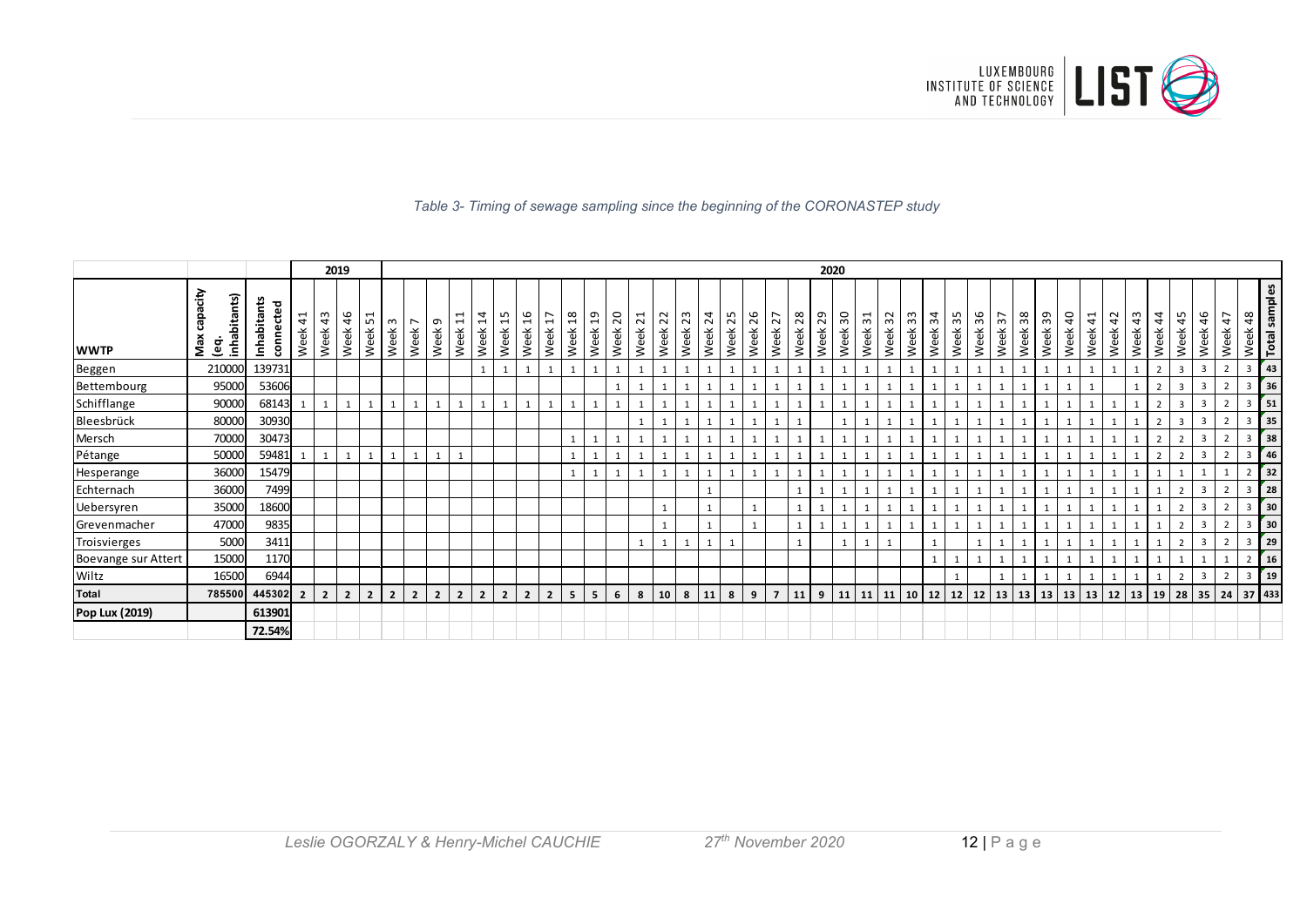# Materials and Methods



#### **Sewage samples**

From March to November 2020, up to thirteen WWTPs were sampled at the inlet of the plant according to the planning presented in Table 3. The operators of the WWTPs sampled a 24-h composite sample of 96 samples according to your own sampling procedure. Composite sample was stored at 4°C until sample processing.

#### **Sample processing**

The samples were transported to the laboratory at 4°C and viral RNA was isolated on the day of sampling. Larger particles (debris, bacteria) were removed from the samples by pelleting using centrifugation at 2,400 x g for 20 min at 4°C. A volume of 120 mL of supernatant was filtered through Amicon® Plus-15 centrifugal ultrafilter with a cut-off of 10 kDa (Millipore) by centrifugation at 3,220 x g for 25 min at 4°C. The resulting concentrate was collected and 140 µL of each concentrate was then processed to extract viral RNA using the QIAamp Viral RNA mini kit (Qiagen) according to the manufacturer's protocol. Elution of RNA was done in 60 μL of elution buffer.

#### **Real-time One-Step RT-PCR**

Samples are screened for the presence of *Sarbecovirus* (*Coronaviridae, Betacoronaviruses*) and/or SARS-CoV-2 virus RNA by two distinct real-time one-step RT-PCR, one on the E gene (Envelope small membrane protein) and the second on the N gene (nucleoprotein). The E gene real-time RT-PCR can detect *Sarbecoviruses*, i.e. SARS-CoV, SARS-CoV-2 and closely related bat viruses. In the context of the COVID19 pandemic, it can be assumed that only SARS-CoV-2 strains will be detected by this assay given that SARS-CoV virus has been eradicated and other bat viruses do not commonly circulate in the human population. The E gene assay is adapted from Corman et al. [17]. The N gene real-time RT-PCR assay (N1 assay) specifically detects SARS-CoV-2 virus. It is adapted from the CDC protocol<sup>1</sup>. The two primers/probe sets are presented in Table 3. The RTqPCR protocols and reagents were all provided by the LIH.

| <b>Target</b> | <b>Primer name</b> | Primer sequence (5' to 3')                     | <b>References</b> |
|---------------|--------------------|------------------------------------------------|-------------------|
| E gene        | E Sarbeco F1       | 5-ACAGGTACGTTAATAGTTAATAGCGT-3                 | Corman et al.,    |
|               | E Sarbeco R2       | 5-ATATTGCAGCAGTACGCACACA-3                     | 2020              |
|               | E Sarbeco P1       | 5'-FAM-ACACTAGCCATCCTTACTGCGCTTCG-BHQ1         |                   |
| N gene        | 2019-nCoV N1 Fw    | 5'-GAC CCC AAA ATC AGC GAA AT-3'               | <b>CDC</b>        |
|               | 2019-nCoV N1 Rv    | 5'-TCT GGT TAC TGC CAG TTG AAT CTG-3'          |                   |
|               | 2019-nCoV N1 Probe | 5'-FAM-ACC CCG CAT TAC GTT TGG TGG ACC-BHQ1-3' |                   |

#### *Table 4 – RT-qPCR primer-probe sets*

Each reaction contained 5 μL of RNA template, 5 μL of TaqPath 1-step RT-qPCR MasterMix (A15299, Life Technologies), 0.5 µL of each primer (20 µM) and probe (5 µM) and the reaction volume was adjusted to a final volume of 20 μL with molecular biology grade water. Thermal cycling reactions were carried out at 50 °C for 15 min, followed by 95 °C for 2 min and 45 cycles of 95 °C for 3 sec and 58°C (E gene) or 55°C (N gene) for 30 sec using a Viia7 Real-Time PCR Detection System (Life Technologies). Reactions were considered positive (limit of detection – LOD) if the cycle threshold (Ct value) was below 40 cycles.

<sup>1</sup> https://www.cdc.gov/coronavirus/2019-ncov/downloads/rt-pcr-panel-primer-probes.pdf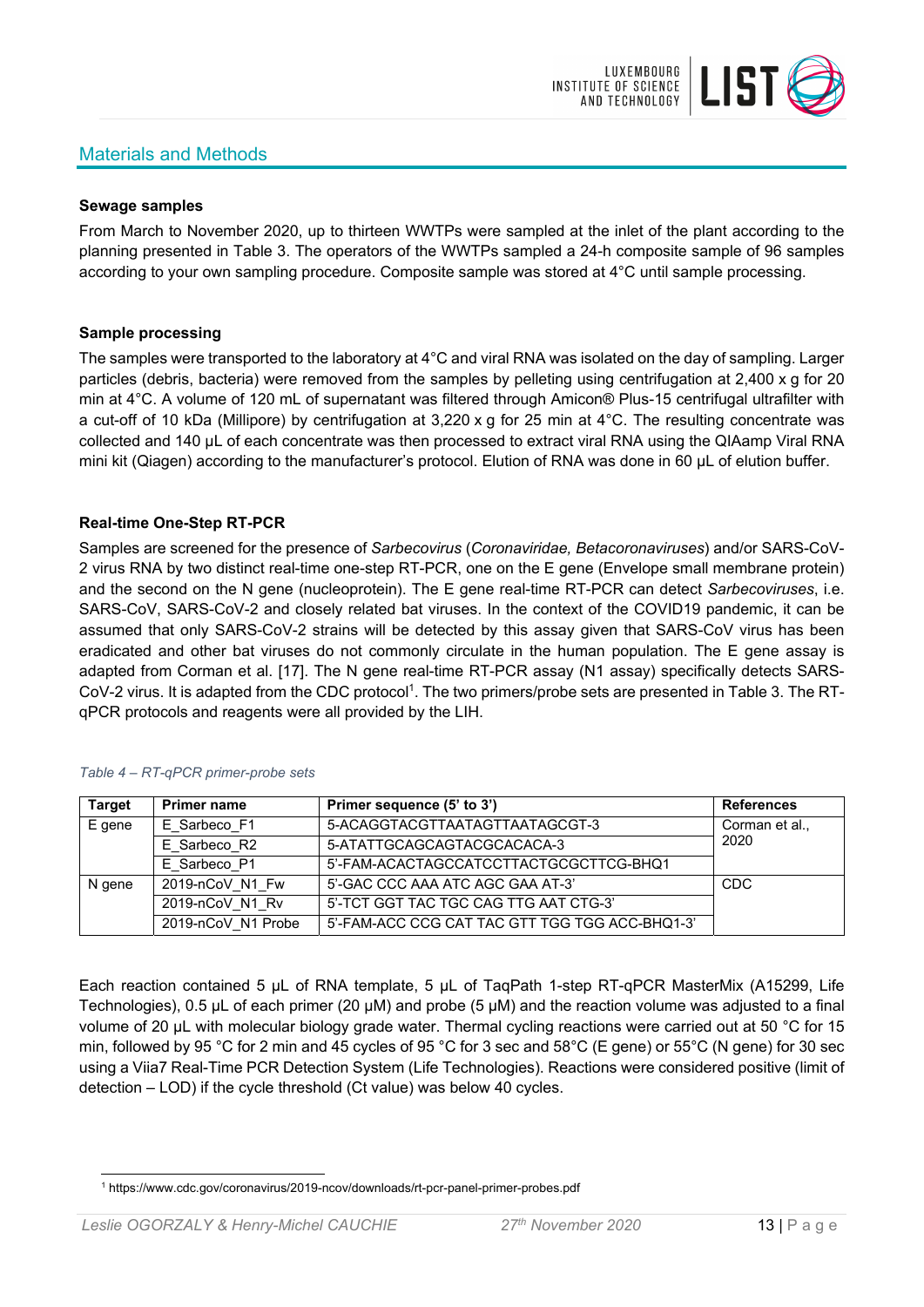

#### **Controls**

A non-target RNA fragment commercially available (VetMAX™ Xeno™ IPC and VetMAX™ Xeno™ IPC Assay, ThermoFischer Scientific) was added to the viral RNA extract from sewage concentrates as an internal positive control (IPC). This IPC-RNA is used to control the performance of the RT-qPCR (E gene) and to detect the presence of RT-qPCR inhibitors.

Viral RNA copies quantification of both targeting genes in wastewater samples was performed using RT-qPCR standard curves generated using EDX SARS-CoV-2 Standard (Biorad). This standard is manufactured with synthetic RNA transcripts containing 5 targets (E, N, S, ORF1a, and RdRP genes of SARS-CoV-2, 200,000 copies/mL each).Using such a standard, the limits of quantification (LOQ) of both RT-qPCR assays were estimated to 1 RNA copy per reaction (Figure 6).



*Figure 8 – RT-qPCR standard curves established for both targeting genes (E gene and N gene) of SARS-CoV-2 using a commercially available standard (Biorad).* 

#### **Data interpretation**

A sample is declared positive for the presence of SARS-CoV-2 if both targets (E and N gene) are detected with Ct values less than or equal to the LOQ. If only one target is detected or if target genes are detected with Ct values between the LOD and the LOQ, samples are reported as presumptive positive (+/-). A sample is declared negative when no target genes are detected (Ct values superior to the LOD).

In case of presumptive positive, sample is tested again using another RT-qPCR detection assay (Allplex 2019 nCoV Assay, Seegene). This commercially available detection kit is a multiplex real-time RT-PCR assay for simultaneous detection of three target genes of SARS-CoV-2 in a single tube. The assay is designed to detect RdRP and N genes specific for SARS-CoV-2, and E gene specific for all *Sarbecovirus* including SARS-CoV-2.

As shown in Figure 7, a good linear relationship  $(R^2: 0.92)$  was obtained between the SARS-CoV-2 RNA concentrations estimated using the E gene and the N gene, respectively. Therefore, only the E gene results were presented in this report.